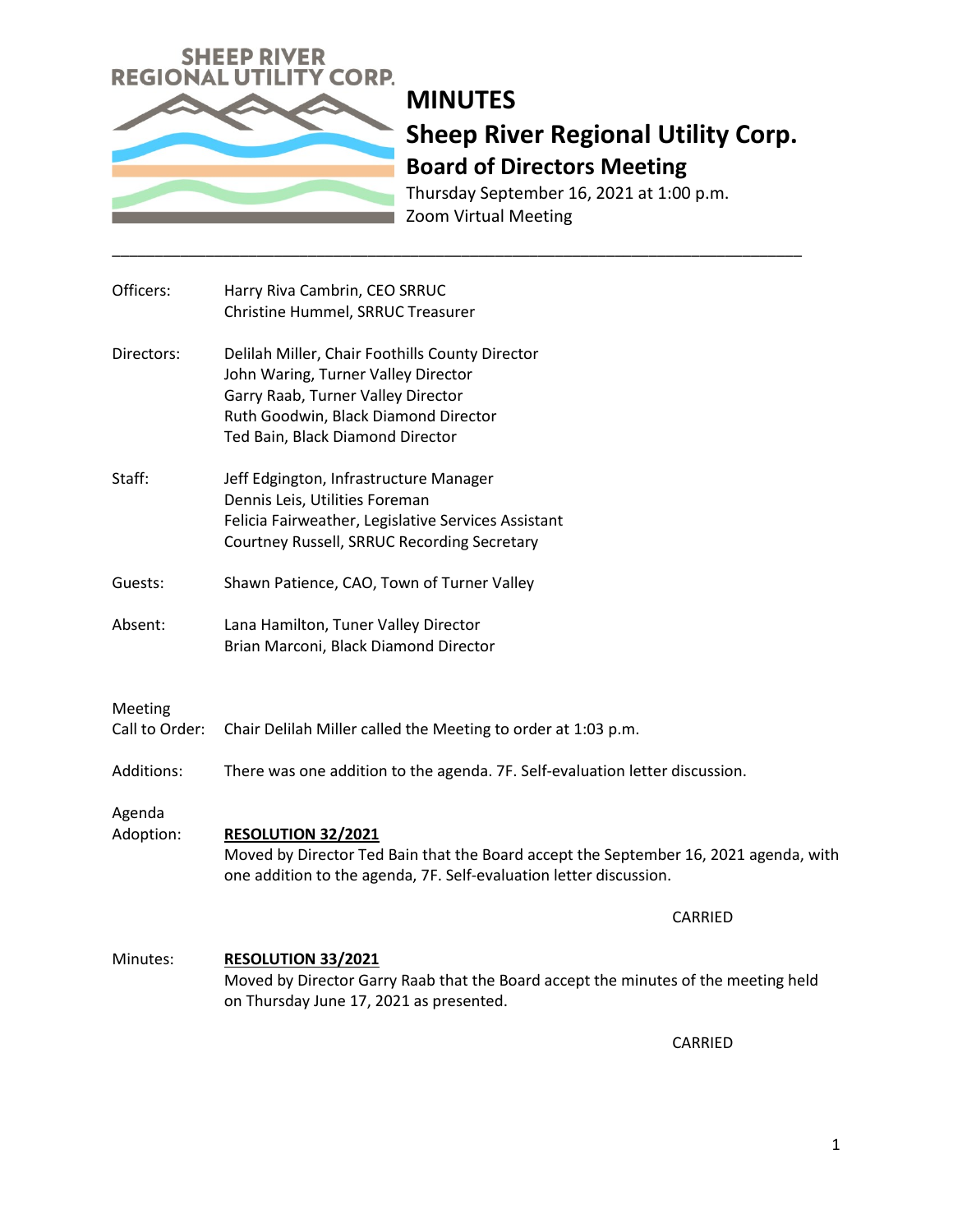

## **MINUTES Sheep River Regional Utility Corp. Board of Directors Meeting**

Thursday September 16, 2021 at 1:00 p.m. Zoom Virtual Meeting

| Accounts<br>Payable:                                 | <b>RESOLUTION 34/2021</b><br>Moved by Director Ruth Goodwin that the accounts payable dated August 19, 2021 in<br>the amount of \$107,962.20 and September 16, 2021 in the amount of \$51,037.33 be<br>accepted as presented.<br>CARRIED                                                                                                                                            |
|------------------------------------------------------|-------------------------------------------------------------------------------------------------------------------------------------------------------------------------------------------------------------------------------------------------------------------------------------------------------------------------------------------------------------------------------------|
| Old Business:                                        | 1. Business Continuity Plan & Emergency Management & Emergency Management<br>Policy. - SRRUC Drinking Water Safety Plan - Harry Riva Cambrin discussed. SRRUC's<br>Registered with AEP. Town of Black Diamond & Town of Turner Valley have their own.<br>Business Continuity Plan needs work, waiting on testing requirements.<br>2. Testing requirement proposal submitted to AEP. |
|                                                      | RESOLUTION 35/2021<br>Moved by Director John Waring that the SRRUC Drinking Water Safety Plan & testing<br>requirement proposal update be accepted for information as presented.                                                                                                                                                                                                    |
|                                                      | CARRIED                                                                                                                                                                                                                                                                                                                                                                             |
| Statement of<br>Operating<br>Revenues &<br>Expenses: | Christine Hummel discussed.                                                                                                                                                                                                                                                                                                                                                         |
|                                                      | <b>RESOLUTION 36/2021</b><br>Moved by Director Ruth Goodwin that the Statement of Operating Revenues and<br>Expenses dated August 31, 2021 be accepted as presented.<br>CARRIED                                                                                                                                                                                                     |
| Operations<br>Update:                                | Dennis Leis & Harry Riva Cambrin discussed.<br>1. Overground cable not underground.<br>Well 7 transfer submitted to AEP in April, have not received a response.<br>Chamco fixing the base on one of the pumps at no cost.<br>3.                                                                                                                                                     |
| Monthly Water<br>Usage Report:                       | Dennis Leis discussed the Monthly Water Usage reports dated June 30, 2021, July 31,<br>2021 & August 31, 2021.                                                                                                                                                                                                                                                                      |

\_\_\_\_\_\_\_\_\_\_\_\_\_\_\_\_\_\_\_\_\_\_\_\_\_\_\_\_\_\_\_\_\_\_\_\_\_\_\_\_\_\_\_\_\_\_\_\_\_\_\_\_\_\_\_\_\_\_\_\_\_\_\_\_\_\_\_\_\_\_\_\_\_\_\_\_\_\_\_\_\_\_\_\_\_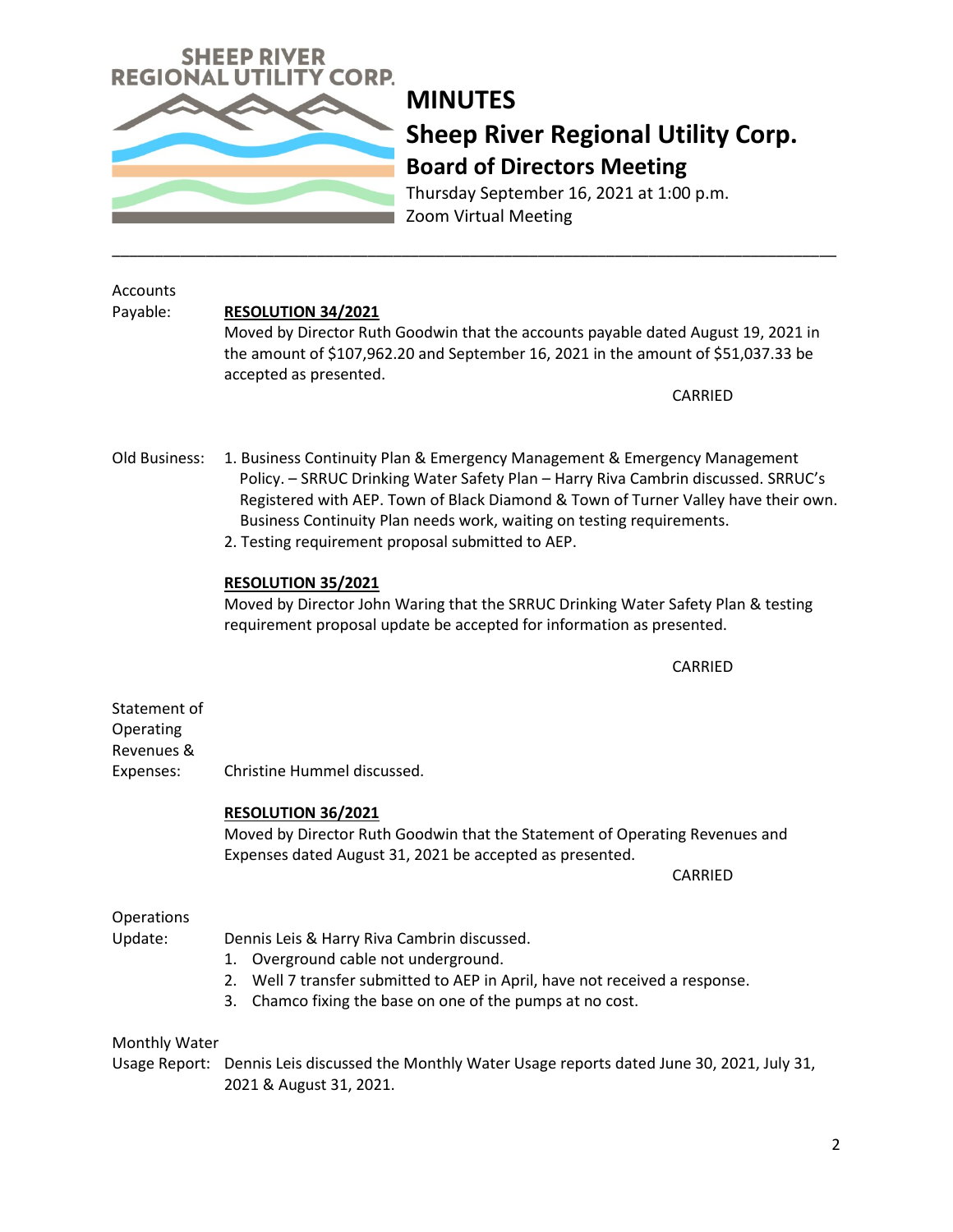**Sheep River Regional Utility Corp. Board of Directors Meeting**  Thursday September 16, 2021 at 1:00 p.m.

Zoom Virtual Meeting

## **RESOLUTION 37/2021**

Update: Discussed website analytics report dated August 31, 2021.

Moved by Director Garry Raab that the Monthly Water Usage Reports dated June 30, 2021, July 31, 2021 and August 31, 2021 be accepted for information.

**MINUTES**

\_\_\_\_\_\_\_\_\_\_\_\_\_\_\_\_\_\_\_\_\_\_\_\_\_\_\_\_\_\_\_\_\_\_\_\_\_\_\_\_\_\_\_\_\_\_\_\_\_\_\_\_\_\_\_\_\_\_\_\_\_\_\_\_\_\_\_\_\_\_\_\_\_\_\_\_\_\_\_\_\_\_\_\_\_

**RESOLUTION 38/2021**

Resignations: Discussed Waste Water Advisory Committee (WWAC) Chair dated April18, 2021 & Vice-

Chair dated September 13, 2021 resignation letters.

Moved by Director Ted Bain that the website analytics report dated August 31, 2021 be accepted for information.

Moved by Director Ruth Goodwin that the WWAC resignation letters be accepted for

CARRIED

CARRIED

CARRIED

### **RESOLUTION 41/2021**

Moved by Director Ruth Goodwin to accept the self evaluation letter dated April 22, 2021 for information and send a letter of acknowledgment to Barry Williamson.

CARRIED

WWAC.

Self-evaluation

## **RESOLUTION 40/2021**

**RESOLUTION 39/2021**

Moved by Director Ruth Goodwin that administration contact the Waste Water Advisory Committee to find out who the Chair is.

letter: Discussed self-evaluation letter dated April 22, 2021 from Barry Williamson, Ex Chair of

information and send thank you letters to the Chair & Vice-Chair.

WWAC

Communications



CARRIED